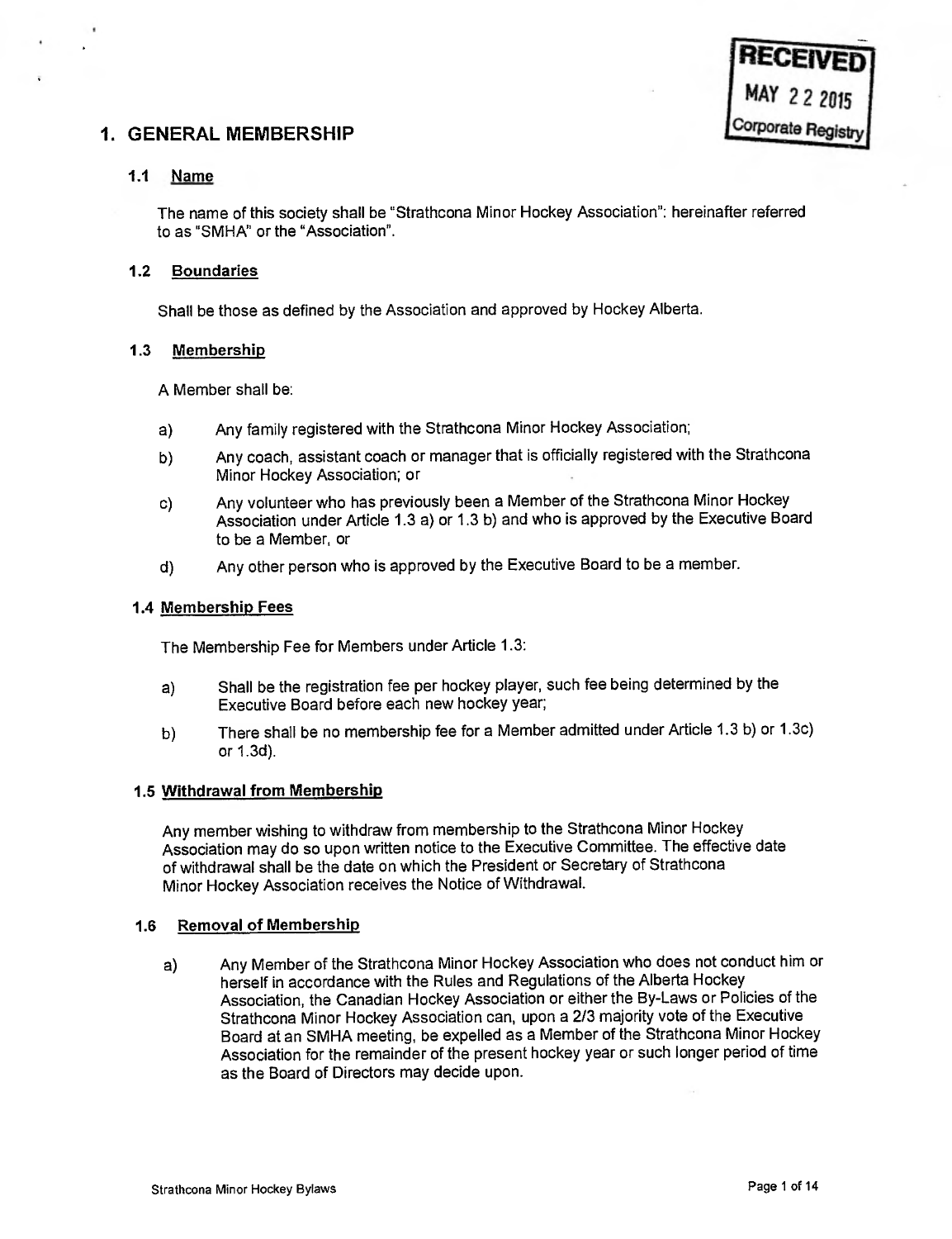b) If any Member is in arrears of fees or assessments on December  $31<sup>st</sup>$  of any year and no acceptable payment plan has been accepted by SMHA's Board of Directors, such Member shall be automatically suspended from SMHA and shall thereafter be entitled to no membership privileges or powers in SMHA including on-ice privileges, until reinstated.

## 1.7 Meetings

#### a) Annual Genera!

The Strathcona Minor Hockey Association shall hold their Annual General Meeting on or before the 30<sup>th</sup> day of April each year. Such meeting shall be called by the President and notice of the meeting shall be given to the general membership by email sent at least 21 days prior to the meeting date and by a posting on the SMHA website for a minimum of 21 consecutive days prior to the meeting date. Such Annual General Meeting will deal with:

- 1. The association's Bylaws Notice of any Special Resolutions to amend the Bylaws must accompany the notice for the Annual General Meeting.
- 1. The association's yearly review of operations.
- 2. Election of the Board of Directors, including a President, a maximum of six Vice-Presidents, a Secretary, a Treasurer and as many additional Directors as are set by the Board, provided that there shall be a minimum of six and a maximum of 15 such additional Directors. Notice of the Director positions to be filled for the next following year shall form part of the notice for the Annual General Meeting.
- 3. New business brought forward at the meeting.

#### b) General and Special Meetings

1. General and Special Meetings of the general membership of the Strathcona Minor Hockey Association will be called at any time by the Secretary upon the instructions of the President, or on written request of three Members of the Executive Committee, or upon receipt by the Executive Committee of a petition signed by 1/3 of the Members of the Strathcona Minor Hockey Association who are in good standing, which petition shall set forth the reasons for calling the General Meeting. Notice of the General and Special Meetings shall be provided to the general membership by email sent at least 21 days prior to the meeting date and by a posting on the SMHA website for a minimum of 21 consecutive days prior to the meeting date.

#### 1.8 Voting Rights

- a) In the case of a family membership as specified in Article 1.3 a), voting rights are restricted to persons over the age of eighteen (18) years with only one vote per family.
- b) Voting rights for the Members identified in Article 1.3 b) shall be one vote per person.
- c) Voting rights for those Members identified in Article 1.3 c) and 1.3 d) shall be one vote per member.
- d) No person attending any meeting shall be entitled to more than one vote on each motion at the meeting. Where a person is entitled to vote as a Member in more than one capacity, they must select in which capacity they are voting as a Member.
- e) Every motion shall be decided by a show of hands. A declaration by the President that a motion has been carried or not carried shall be sufficient evidence of the fact without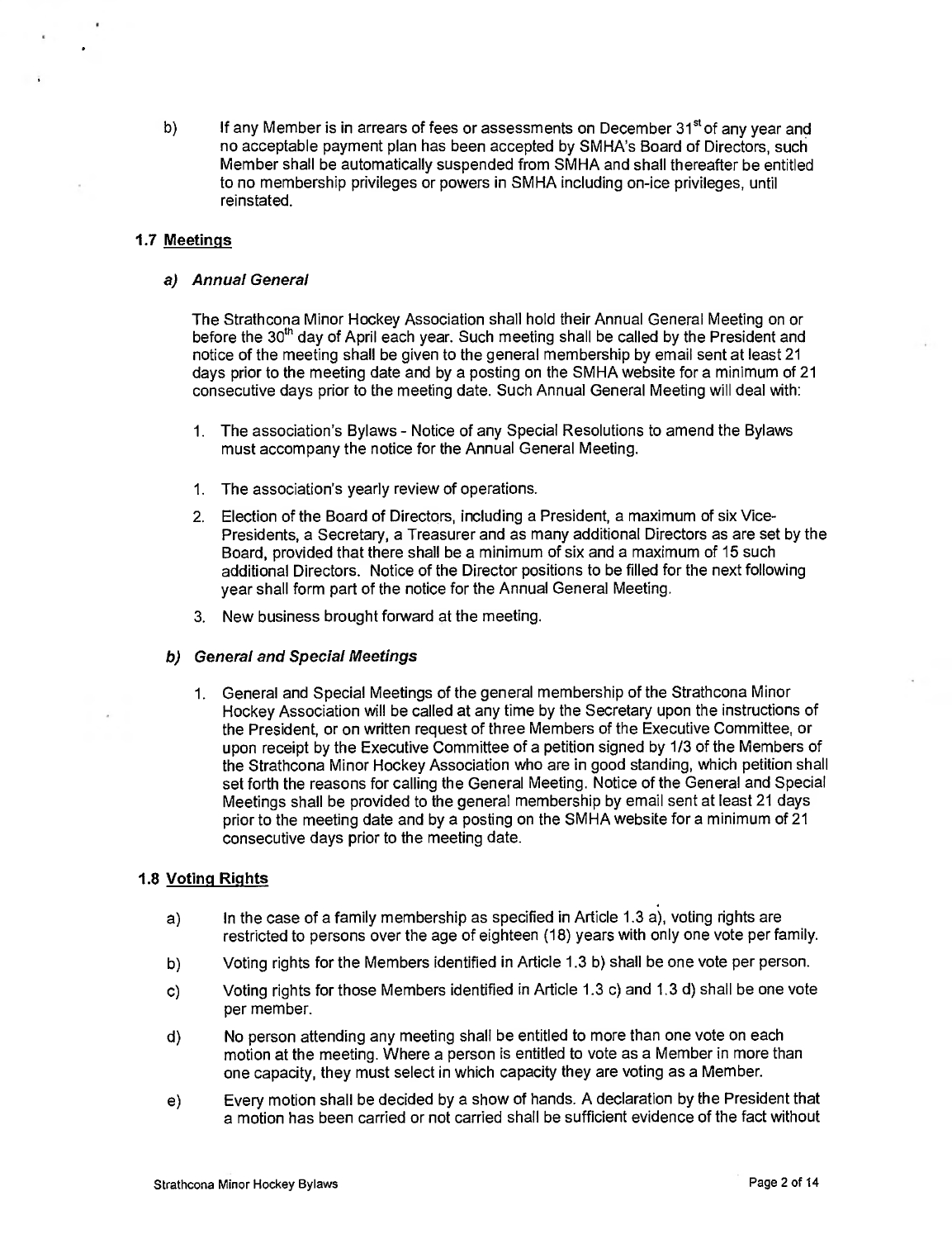proof of number or proportion of the votes accorded in favor of or against such motion. <sup>A</sup>member may demand a poll on any vote which vote shall then be counted by <sup>a</sup> written ballot.

#### 1.9 Quorum

<sup>A</sup>quorum at any Special Meeting or Annual General Meeting of Members shall be equal to Twenty (20) voting Members. This number can include the members of the Board of Directors in attendance.

#### 1.10 Majority Vote

Except in the case of a Special Resolution, all motions shall be adopted by majority vote of those Members in attendance at a meeting.

#### 1.11 Special Resolution

<sup>A</sup>"Special Resolution" means:

- a) A resolution passed at a General Meeting of which not less than twenty-one (21) days' notice specifying the intention to propose the Resolution has been duly given, and;
- b) By the vote of not less than 75% of those Members who, if entitled to do so, vote in person.
- c) A resolution proposed and passed as <sup>a</sup>Special Resolution at a General Meeting of which less than 21 days' notice has been given, if all Members entitled to attend vote at the General Meeting so agree, or
- d) A resolution consented to by all Members who would have been entitled at a General Meeting to vote on the resolution in person.
- e) Notice of the Special Resolution shall be provided to the General Membership by notice on the association website for 21 days prior to the meeting date.

## 1.12 Nominations

Every Member of the Strathcona Minor Hockey Association shall have the privilege of putting forward to the Nominating Committee formed pursuant to Section 2.5 of these Bylaws, the name of a qualified representative for each Board of Directors position open for election in any given year.

#### 1.13 Qualifications of Executive Committee and Board Members

Any person nominated for a Board position must be a Member in good standing under Article 1.3.

#### 1.14 Election of Executive Committee and Board

a) At each Annual General Meeting there shall be an election of the Executive Committee and Board of Directors, each for a one year term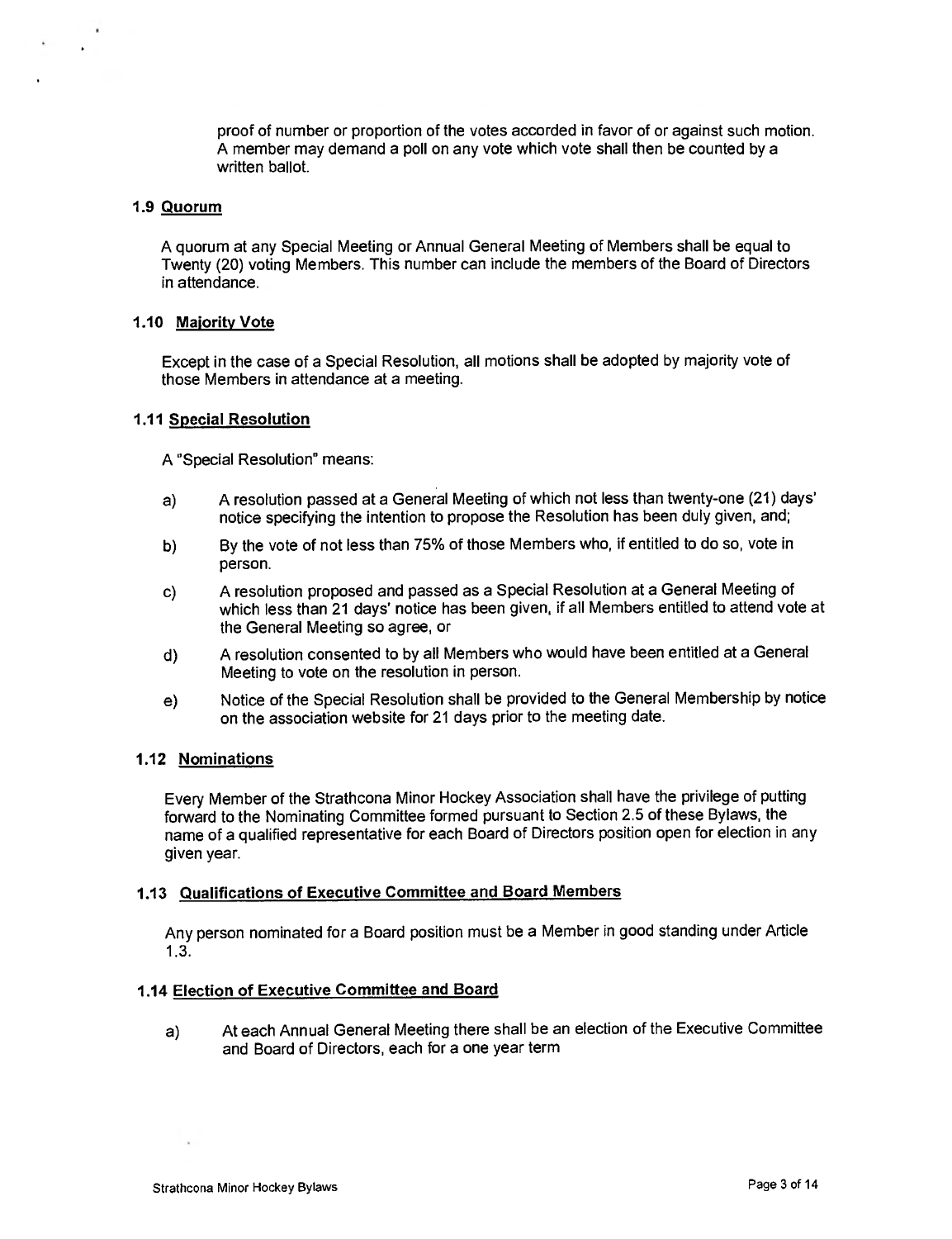## 1.15 Conduct of Meetings

All Regular, Special, and Annual General Meetings shall be conducted under the Robert's Rules of Order.

### 1.16 Dissolution

Should the Strathcona Minor Hockey Association dissolve or vote to conclude its activities all assets held by the Strathcona Minor Hockey Association after payment of all debts shall be transferred to the control of the County of Strathcona until such assets can be transferred from the municipality to a an eligible donee approved by the Board.

# 2. THE EXECUTIVE COMMITTEE AND BOARD OF DIRECTORS

## 2.1 Composition

The affairs and business of the SMHA shall be managed and supervised by a Board of Directors consisting of an Executive Committee and the remainder of the Directors. The Executive Committee shall be comprised of the President, Past President, the Vice-Presidents and the Secretary. The Executive Committee shall act as a Steering Committee for the Board of Directors regarding policies and direction of SMHA and shall assist in the general operations of SMHA. The Board of Directors will exercise all such powers and do all such acts and things as may be exercised or done by the SMHA and are not by these by-laws or by Statute expressly directed or required to be done by the SMHA at meetings of the Members.

The Board shall meet the third week of every second month or as otherwise determined by the President. The Executive Committee shall meet in advance of each Board meeting and as otherwise determined by the President.

## 2.2 Qualification

Directors must be 18 years of age or older.

## 2.3 Withdrawal

Any Member of the Executive Committee or Board of Directors can withdraw from the Board by providing to the President or Secretary written notice of withdrawal. The effective date of the withdrawal shall be the date on which the President or the Secretary of the Strathcona Minor Hockey Association receives the notice of withdrawal.

#### 2.4 Removal

A Member of the Board shall be relieved of his/her duties and removed as a Member of the Board in the following circumstances:

- a) Upon the failure to attend 3 consecutive meetings without a reasonable excuse;
- b) Upon 75% majority vote of the Members of the Board on the basis that a Member is doing an unsatisfactory job;
- c) Upon a Special Resolution of the general membership at a General Meeting.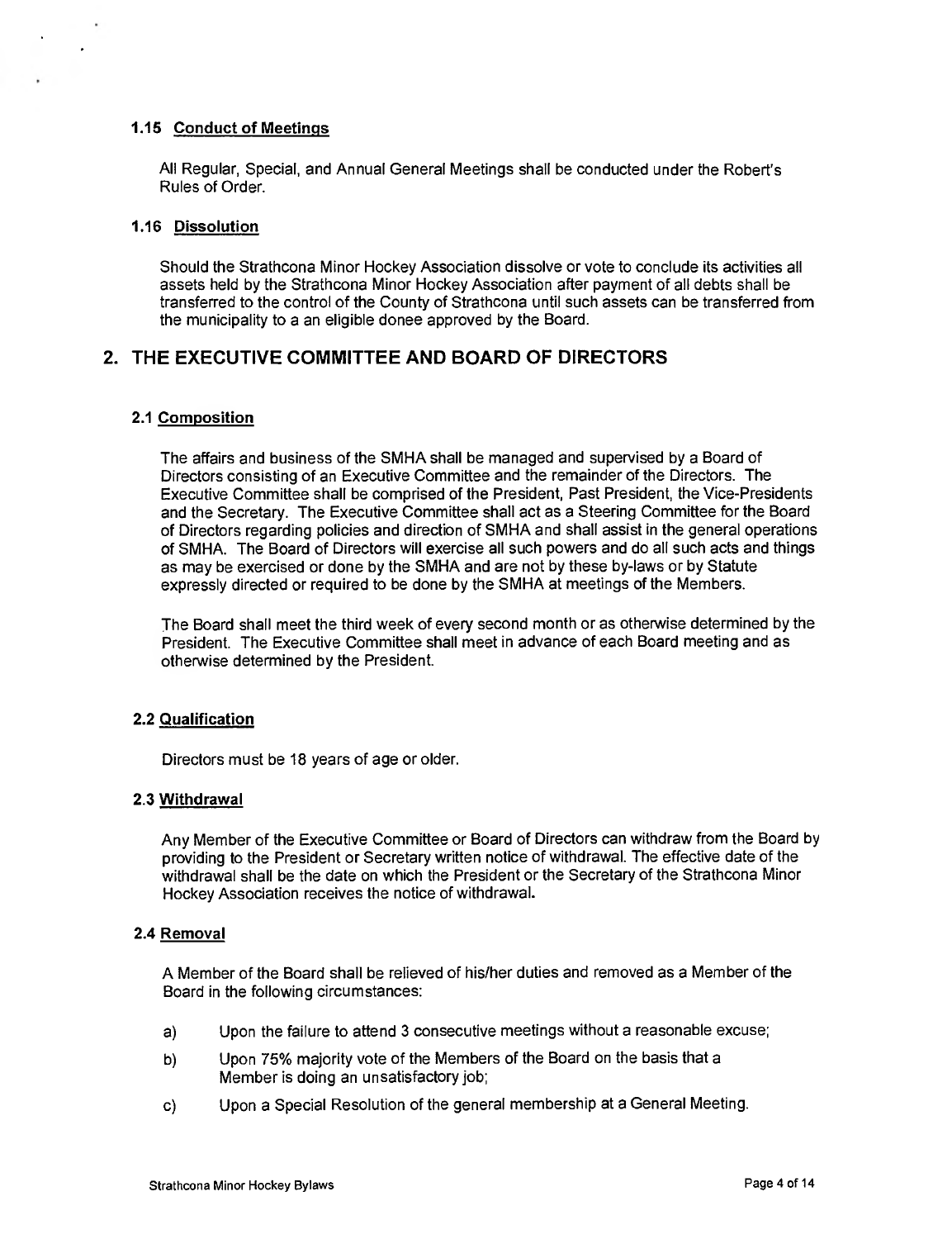## 2.5 Elections

The Board must be determined by election at the Annual General Meeting in April.

- a) Each year, before the Annual General Meeting, a Nomination Committee shall be formed to obtain the names of all interested persons wishing to run for election to SMHA. The Past President or another designate of the President shall chair this committee. The Chairperson shall select three other Members to assist on the committee, at least one of whom shall be a member of the Executive Committee.
- b) This committee shall establish a list of all persons wishing to run, complete with telephone numbers. The list of nominees shall be finalized at 4:00 p.m. on the  $7<sup>th</sup>$  day prior to the general meeting and no further nominations will be accepted once the list is finalized. Following finalization of the list, all persons on the list should be notified of the meeting to ensure they agree to their names being put forward and to ensure they will be in attendance at the general meeting.
- c) At the meeting, at the request of the President the list shall be distributed to all in attendance to be used as an election ballot. If a position remains vacant after the Annual General Meeting, a new Director may be appointed to the Board by the current Executive Committee to fill such vacancy.
- d) If more than one nomination is made for any position, an election by secret ballot will be required by all persons attending. Those persons nominated who do not wish to run may refuse their nomination. The nominees with the most votes shall then comprise the Board of Directors for the following year.
- e) Following these elections, the incumbent President shall turn over the meeting to the President-elect (if a change has been made). The President for the following year may then make any statements regarding the Board, welcoming the new members, etc. and close the meeting. After this meeting, their responsibility for the efficient change of Directors shall be placed upon the incoming President.

## 2.6 Filling of Vacancies

In the event that the President is unable to perform the required duties, the Vice President-Operations will assume the position of President for the balance of the term or until the next Annual General Meeting, whichever event first occurs. In the event that the Vice President-Operations cannot assume the President's position, then the Vice-President-Development will assume the position of President for the balance of the term or until the next Annual General Meeting, whichever event first occurs. In the event that the Vice-President-Development cannot assume the President's position, then the Vice-President-Programs will assume the position of President for the balance of the term or until the next Annual General Meeting, whichever event first occurs. In the event that the Vice-President-Programs cannot assume the President's position, then the Board shall elect a current Board Member to fill the position of President for the balance of the term or until the next Annual General Meeting, whichever event first occurs. In the event that any other Member of the Board withdraws or is removed from the Board, or should a Board position not be filled by an election of the general membership at an Annual General Meeting, or should a position be vacated when such person assumes the position of President pursuant to this provision, then the Board shall elect a Member from the general membership to fill the vacancy until the next Annual General Meeting. Any such board position filled will be up for election at the next Annual General Meeting with the balance of the length of the term for the position decided in accordance with the time limitations in Article 1.16.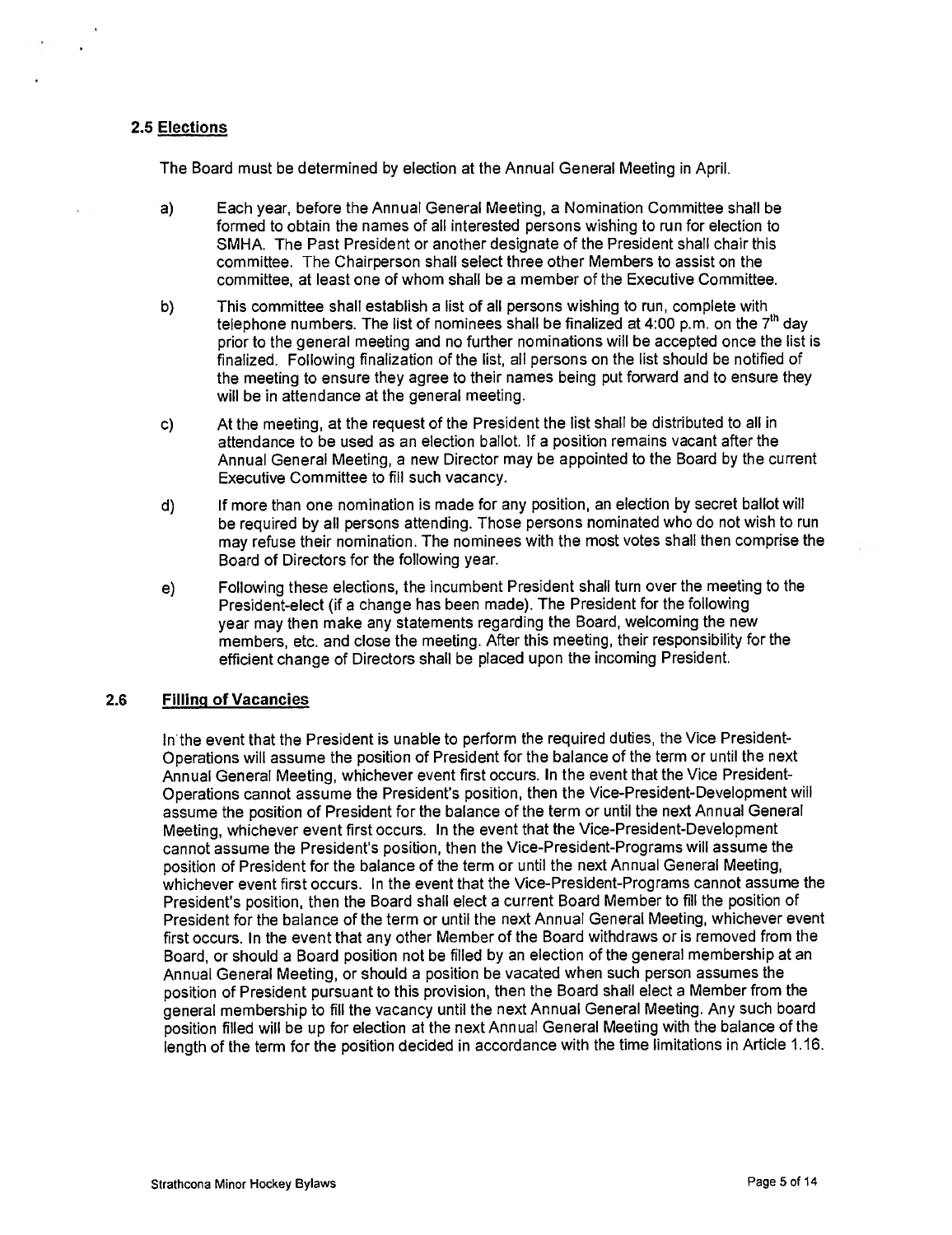### 2.7 Meetings

There shall be a minimum of 6 general meetings of the Board held each year. The date and time of such meetings shall be set by the President.

#### 2.8 Voting

Each Member of the Board shall be entitled to one vote. In the case of a tie vote the President of the Strathcona Minor Hockey Association shall be entitled to a second or casting vote.

#### 2.9 Quorum

A quorum at any Executive Committee meeting shall be four members of the Executive Committee including the President or his or her designated Vice-President. A quorum at any Board Meeting shall be 50% plus 1 of the Members of the Board at the time of the meeting.

#### 2.10 Powers

The Board shall, subject to the By-Laws or directions given by majority vote at any General Meeting of the Strathcona Minor Hockey Association properly called and constituted:

- a) have full control and management of the affairs of the Strathcona Minor Hockey Association;
- b) have the power to submit amendments to these By-Laws to the Members at any General or Special Meeting upon 21 days' notice to the Members and any such amendment passed shall be binding upon all members of the Strathcona Minor Hockey Association;
- c) have the power by 2/3 majority vote to adopt or amend policy, guidelines, procedures or regulations, at any Board Meeting, by motion, which shall be binding upon all members of the Strathcona Minor Hockey Association;
- d) have the power to establish policies to ensure allotted ice time is distributed on a fair and just basis.

## 2.11 Majority Vote

- a) On any general motion a majority vote of the quorum shall pass the motion. A motion to adopt a policy, guideline, procedure or regulation requires a 2/3-majority vote of the quorum to pass the motion;
- b) Every motion shall be decided by a show of hands or written ballots as declared by the Chairperson;
- c) A declaration by the President that a motion has been carried or not carried shall be sufficient evidence of the fact without proof of number or proportion of the votes accorded in favor of or against such motion;
- d) A Board Member may demand a poll on any vote which vote shall then be counted by a written ballot.

#### 2.12 Board Structure

The Board shall consist of the following, and each will have specific duties, roles and responsibilities: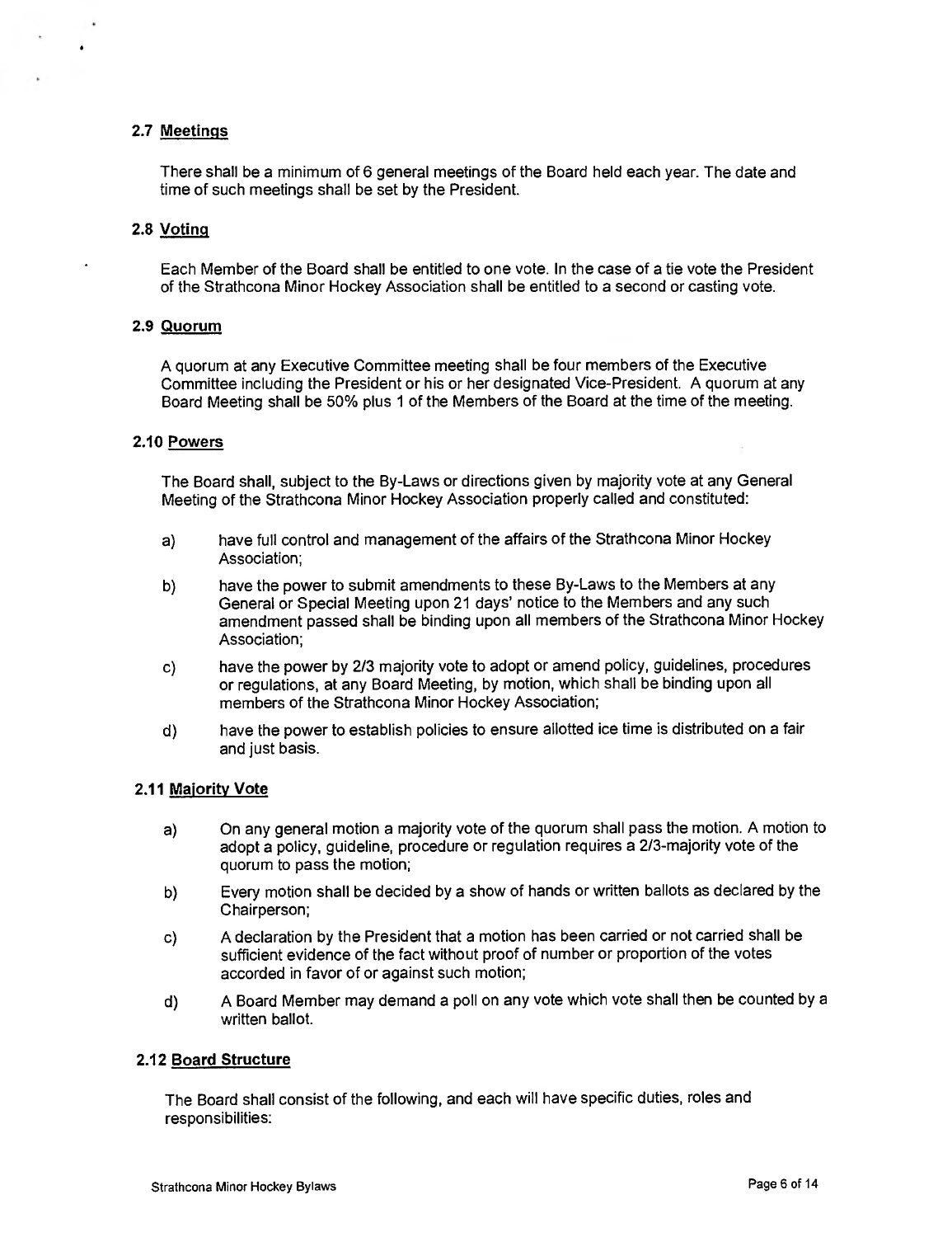- a) Executive Committee:
	- Past President
	- President
	- Vice-President, Operations
	- Vice-President, Development
	- Vice-President, Programs
	- Vice-President, Administration
	- Secretary
- b) Directors of the Board
	- Treasurer
	- Referee in Chief
	- Director, Equipment
	- Director, Female
	- Director, Midget
	- Director, Bantam
	- Director, Peewee
	- Director, Atom
	- Director, Novice
	- Director, Tom Thumb/Initiation
	- Director, AA (Peewee—Midget)
	- Director, Rec League
	- Director, Communications
	- Director, Fundraising, Retention and Recruitment
	- Director, Tournaments/Social
	- Director, Concession

The Board may establish a maximum of 3 additional Director positions, provided that in order to fill such positions in any year, notice of the positions must have been given in the notice for that year's Annual General Meeting.

The Board may hire an Ice Allocator and a Registrar and if so, those persons may not be Board members.

#### 2.13 Executive Committee Positions

#### 1. President

- a) The President shall be an ex-officio member of all committees. He shall, when present, preside at all meetings of the Association. In his absence, the President designate shall preside at any such meetings, and in the absence of the President, and all Vice President designates, a Chairman may be elected by the meeting to preside therein. The President shall be the principal signing officer of the Association. The President shall serve for a one year term.
- b) Will exercise the powers of the Board in case of emergency. Such exercise of power must be ratified by the Executive Committee (within 48 hrs of the president exercising such powers) Emergency — defined where immediate action is required in the best interest of the members and Association.
- c) Will attend or appoint a designate to attend Hockey Alberta Annual General Meeting, all zone meetings, and League meetings.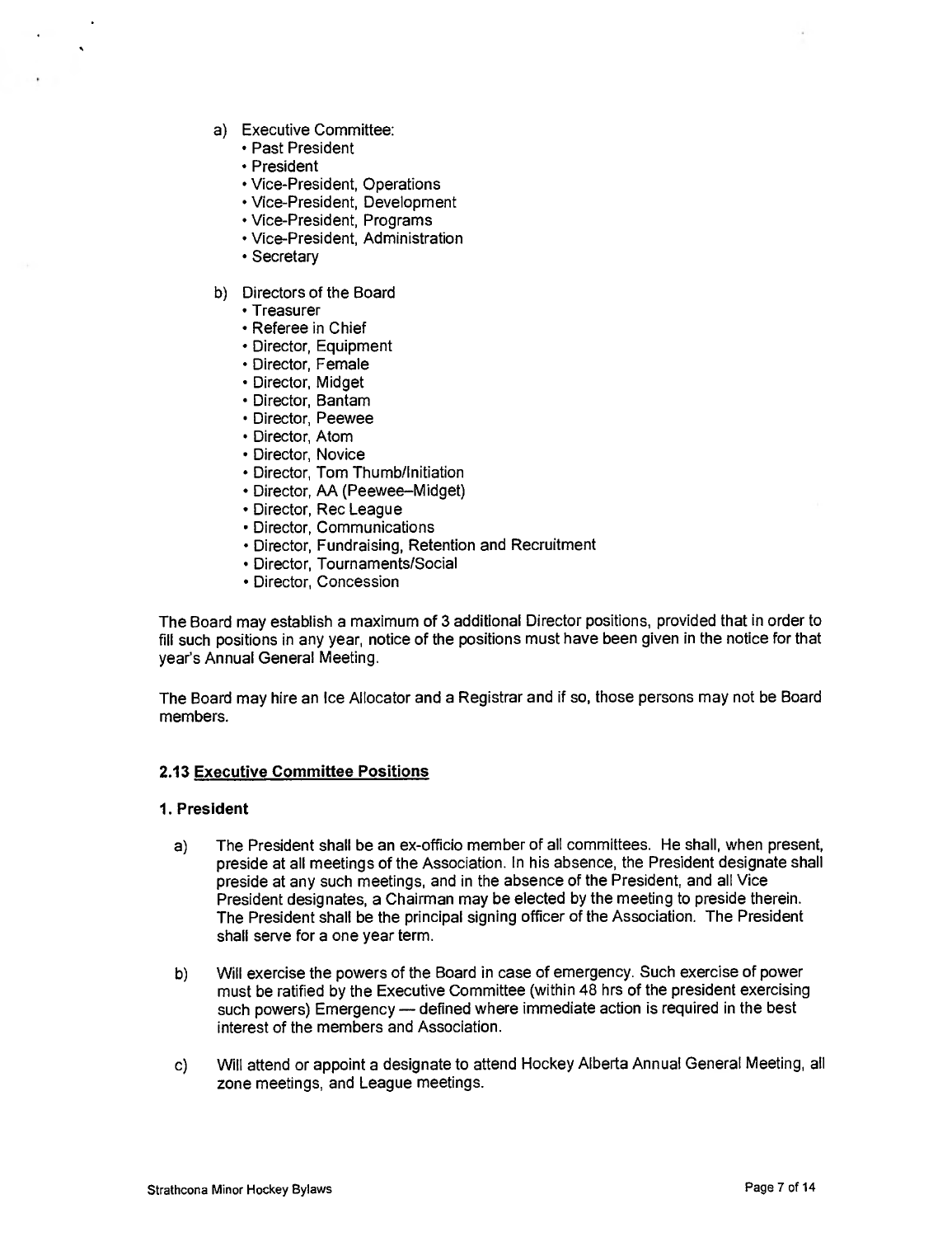### 2. Vice Presidents

- a) Vice-President, Operations will assume responsibility of duties of the President in the absence of the President.
- b) The Vice-Presidents will serve as members of the Executive Committee and will assume duties respectively for operations, development, programs, administration and officials, as well as any other duties deemed necessary by the Executive Committee from time to time.
- c) Will report to the President.

#### 3. Past President

a) The Past President, upon completion of his or her term in office, shall be a source of guidance to the Executive Committee and the Board of Directors on all matters relating to the past conduct of business of the Association, will report to the President and will attend meetings of the Executive Committee and/or the Board when requested by the Executive Committee.

#### 4. Secretary

- a) Will attend all General Membership, Annual General membership and Executive Committee and Board Meetings and shall maintain accurate minutes of same. In the case of the absence of the Secretary, his/her duties shall be discharged by such officer or person as may be appointed by the Executive Committee.
- b) Will have charge of all Board records and of the keys to any Association premises.
- c) Will be responsible for the safekeeping of all committee reports, minutes, By-laws and Policies.
- d) Will perform such other duties as designated by the President.
- e) Will report to the President .

## 2.14 Other Board Positions

### 1. Treasurer

- a) Will be a signing authority.
- b) Will have charge of all Association funds and financial records and will co-ordinate preparation of audited financial statements for presentation at the Annual General Meeting.
- c) Will work in co-operation with the President and Executive Committee in developing the SMHA's operating budget for approval by the Board.
- d) Will receive a regular accounting from the Director, SOC Concession, Director, Equipment, Director, Tournaments and Social and Director, Fundraising, Retention and Recruitment.
- e) Will report to the President.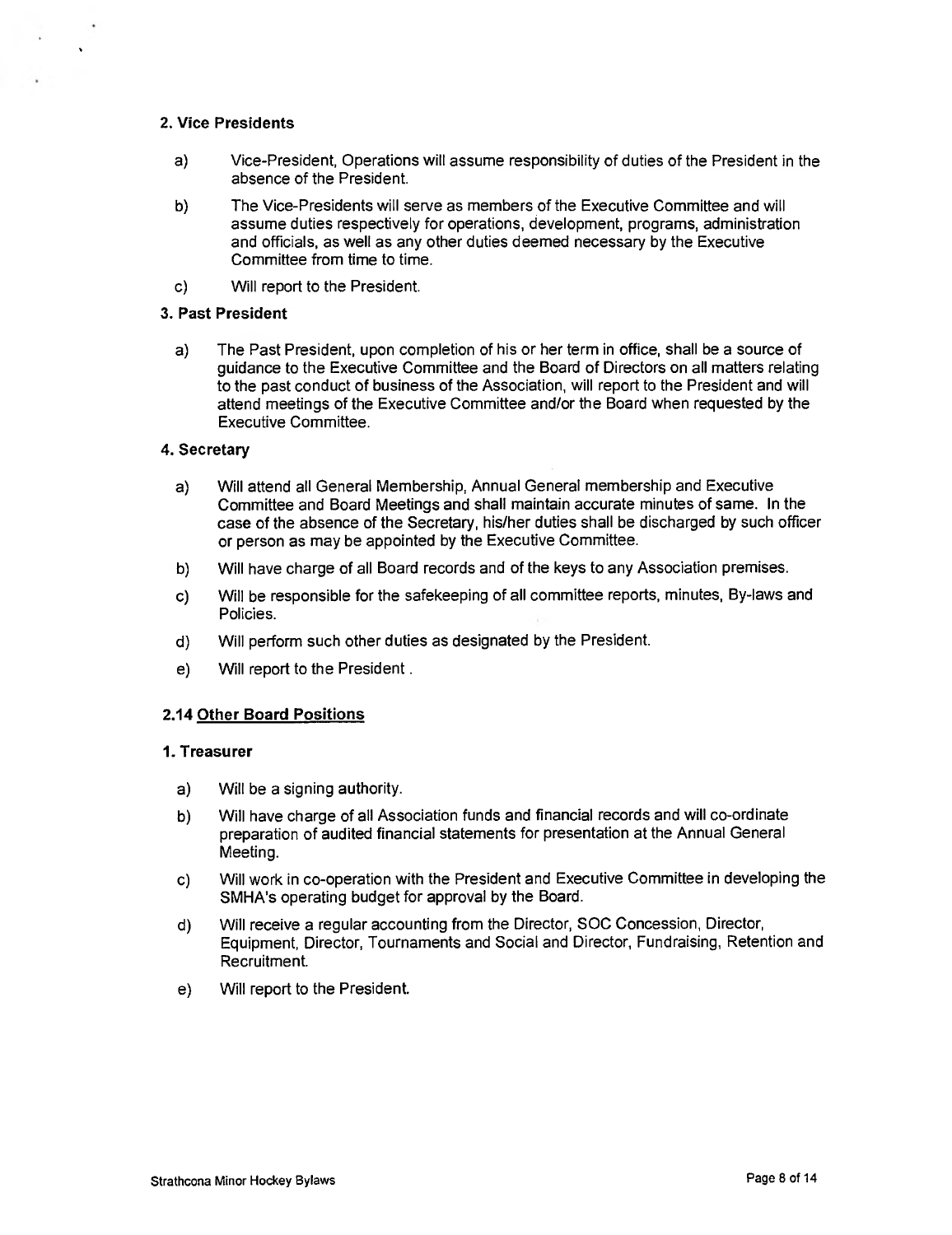## 2. Directors

Directors will be elected to govern and maintain the duties necessary to ensure the success of the Association. These Directors may include, but are not limited to, the Directors listed in Section 2.12 b) preceding.

### 2.15 Committees

The Executive Committee, Board of Directors or a Committee thereof may create Committees or Subcommittees including a nominating Committee. Such Committees may be composed of Members or non-members of the Board. Notwithstanding the foregoing all Members of Committees or Sub-Committees must be Members in good standing of the Strathcona Minor Hockey Association.

Disciplinary subcommittees shall include, at a minimum, the President, the level Director whose player, coach or other member is being disciplined and one other Board member. Disciplinary subcommittees shall not exceed 5 committee members.

### 2.16 Eligibility to Coach

Members of the Board are not eligible to be head coach of any hockey program in the Strathcona Minor Hockey Association while holding office, unless otherwise approved by the Executive Committee. Any member of the Board head coaching a hockey program shall not participate in any decisions wherever there is a conflict of interest.

## 2.17 Indemnity of Executive Committee, Members, Directors and Officers

No Member of the Strathcona Minor Hockey Association is, in his or her individual capacity, shall be liable for a debt or liability of the Strathcona Minor Hockey Association. The Strathcona Minor Hockey Association shall indemnify an Executive Committee Member, Director or Officer, his heirs, legal representatives and assigns from and against any and all claims, costs charges, expenses and losses including payment of legal fees on a solicitor and client basis necessary to settle or defend an action or satisfy a Judgment reasonably incurred by such person as a result of them having been an Executive Committee Member, Director or Officer in those cases where they were acting in their course and scope of duty and acted honestly and in good faith with the view to the best interests of the Strathcona Minor Hockey Association.

The Strathcona Minor Hockey Association shall indemnify a Discipline Committee Member, his heirs, legal representatives and assigns from and against any and all claims, costs charges, expenses and losses including payment of legal fees on a solicitor and client basis necessary to settle or defend an action or satisfy a Judgment reasonably incurred by such person as a result of them having been an Discipline Committee Member in those cases where they were acting in their course and scope of duty and acted honestly and in good faith with the view to the best interests of the Strathcona Minor Hockey Association.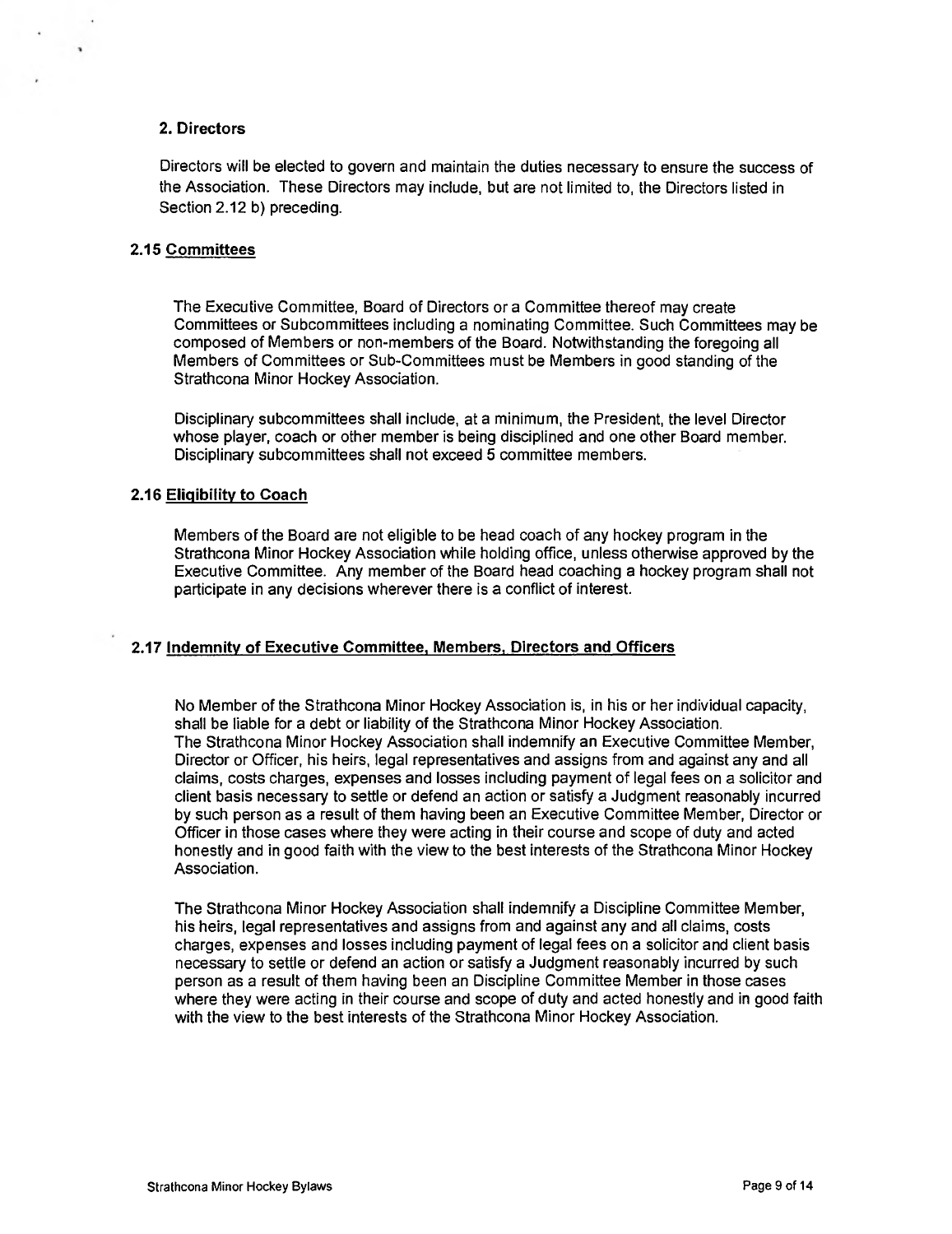## 2.18 Remuneration

No Directors, Officers or members of the Executive Committee shall receive any remuneration for their services.

## 3. DISCIPLINE

#### 3.0 Actions

The Policies, Rules and Guidelines adopted by SMHA provide for the general rules of conduct for all members including Directors, Officers, Coaches, Assistant Coaches, Managers, Players, Parents and Spectators.

Any Executive Committee Member, Board Member, Team Player, Coach, Assistant Coach, Trainer, Manager, Parent or Spectator who violates the By-Laws, Code of Conduct or Policies, Rules and Guidelines of SMHA is subject to discipline under the Discipline Procedure.

#### 3.1 Procedures

The Discipline Procedure shall be administered as follows:

- a) Complaints respecting any Member of the Association shall be dealt with as follows:
	- i) Where the current Hockey Alberta or CHA rule book dictates a suspension for a player for a rule transgression, and game officials determine, by write-up, that such a transgression took place, the suspension will be implemented by the coach in consultation with Category officials as a matter of routine;
	- ii) When incidents occur which may warrant disciplinary action against a player, the coach(s) shall report the incident as quickly as possible, and at least prior to the next game, for action; the level Director and coach(s) shall meet, investigate the incident, and determine the sanctions to be applied;
	- iii) Outside of i) and ii), no Member may be issued any discipline other than a verbal reprimand without a Disciplinary Committee being convened and reviewing the matter;
	- iv) Discipline matters relating to an Executive Committee or a Board Member that is not the Vice-President, Administration shall first be reviewed by the Vice-President, Administration. Provided the complaint does not involve physical force or violence, the Vice-President, Administration may work with the parties involved to resolve the matter without further escalation. The Vice-President, Administration shall report all incidents, whether warranting further escalation or not, to the Executive Committee;
	- v) Discipline matters relating to the Vice-President, Administration shall first be reviewed by the President and provided the complaint does not involve physical force or violence, the President may work with the parties involved to resolve the matter without further escalation. The President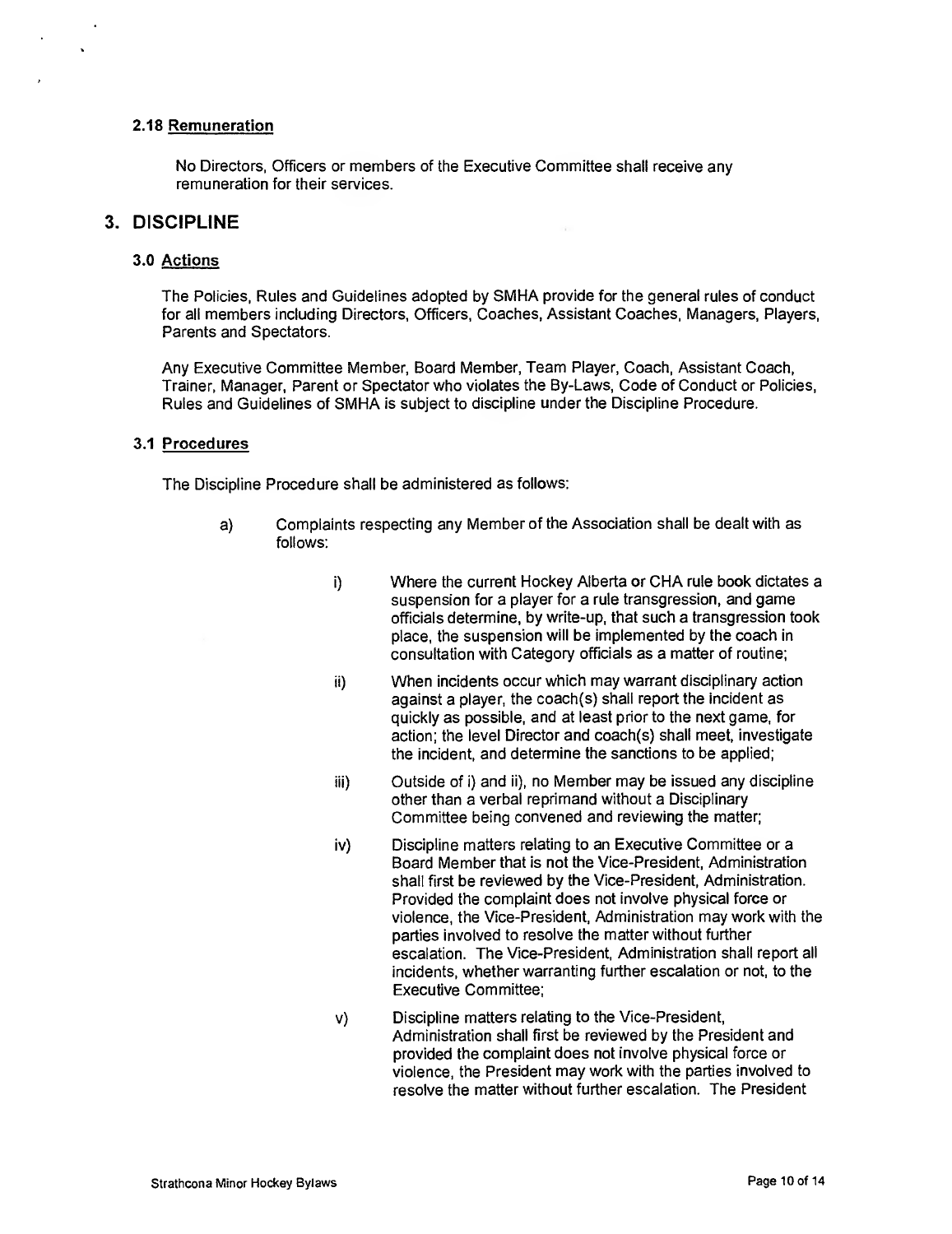shall report all incidents, whether warranting further escalation or not, to the Executive Committee;

- vi) Discipline matters relating to a Team Player, Coach, Assistant Coach, Trainer, Manager, Parent or Spectator shall first be reviewed by the level Director for the team involved in such complaint and the Vice-President, Officials if the complaint involves an official. Provided the complaint does not involve physical force or violence, the level Director (and the Vice-President, Officials, if applicable) may work with the parties involved to resolve the matter without further escalation. The level Director shall report all incidents, whether warranting further escalation or not, to the Executive Committee;
- vii) The Vice-President, Administration, upon receiving a written request and upon satisfying him or herself that a discipline matter exists which was not resolved in accordance with i), ii), iv), v) or vi) shall convene a Disciplinary Committee in accordance with the following rules:
	- 1 All complaints involving officials shall include the Vice-President, Officials as part of the Disciplinary Committee.
	- 2 All complaints arising from a team practice, game or other events shall include the level Director as part of the Disciplinary Committee.
	- 3 If the matter involves a complaint about the Vice-President, Administration the Disciplinary Committee shall be formed by the President and shall include at least one member of the Executive Committee, at least one other member of the Board and from one to three additional Members appointed in the discretion of the President, subject to 1. and 2. preceding.
	- 4 In all other cases, the Disciplinary Committee shall be formed by the Vice-President, Administration and shall include one member of the Executive Committee, at least one other member of the Board and from one to three additional Members appointed in the discretion of the Vice-President, Administration, subject to 1. and 2. preceding.
- viii) The Chairperson of the Disciplinary Committee shall request incident reports from the complainant and a letter shall be sent to the respondent stating that the complaint was received, the nature of the complaint, that a Disciplinary Committee has been convened to review the matter and any interim action imposed by the Disciplinary Committee pending resolution, including without limitation, interim suspension from Association activities. The respondent shall be advised of the information reviewed by the Committee and given an opportunity to respond to the complaint and to attend before the Disciplinary Committee to present any evidence in relation to the complaint. If the respondent does not elect to attend before the Committee, the Committee will meet to review the information presented to them and make a decision. If the respondent elects to attend before the Committee, the Committee shall set a hearing date and shall meet with the respondent. The Committee shall give its decision within a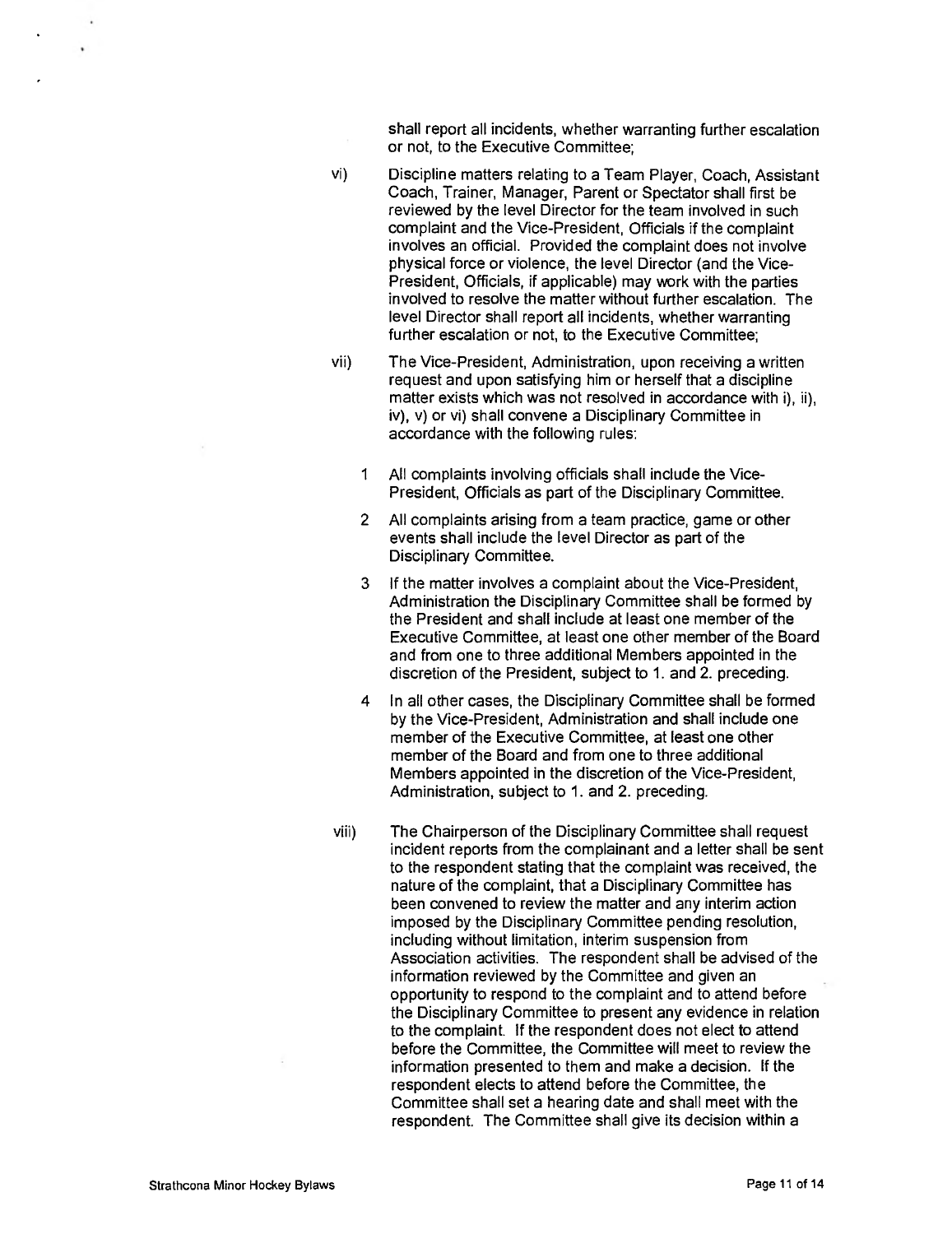reasonable time following such meeting. In each case, the decision will be communicated to the respondent and a written record shall be kept on Association files.

- ix) The penalties available to a Disciplinary Committee to impose if they are satisfied that there was a breach of Association Policies, Rules and Guidelines include:
	- Verbal Reprimand, no written record maintained on Association files
	- Written Reprimand, written record maintained on Association files
	- Suspension, for a duration in the discretion of the Committee, but not exceeding the current hockey year
	- Recommendation for Permanent Expulsion from the Association, in consultation with Hockey Alberta
	- Any combination of the foregoing
- x) If a Disciplinary Committee recommends permanent expulsion from the Association, the Member may, subject to the appeal rights following, be suspended for the remainder of the current hockey year and the matter of permanent expulsion shall be dealt with according to Hockey Alberta rules and regulations;
- xi) Any respondent dissatisfied with the decision of a Disciplinary Committee may appeal the decision by writing to the Secretary requesting an appeal hearing and setting out the basis for the appeal, including why the respondent believes the Disciplinary Committee's decision was made in error. The Secretary shall inform the President, and if applicable the Vice-President, Officials and/or the applicable level Director of the appeal request. The President shall form an Appeal Committee of at least 5 people, but in any event being an odd number of people, which Committee shall include 2 Executive Committee Members, at least one additional member of the Board and at least one person from the general membership. All people sitting on the Committee must sign an Oath of Confidentiality and must be one of the following:
	- Members of the Executive Committee or Board
	- Members of the Association
	- Hockey Alberta representatives
	- Hockey Canada representatives
	- Legal counsel
	- Members of the Board of a neighbouring Association

No person that sat as a member of the Disciplinary Committee shall be a member of the Appeal Committee;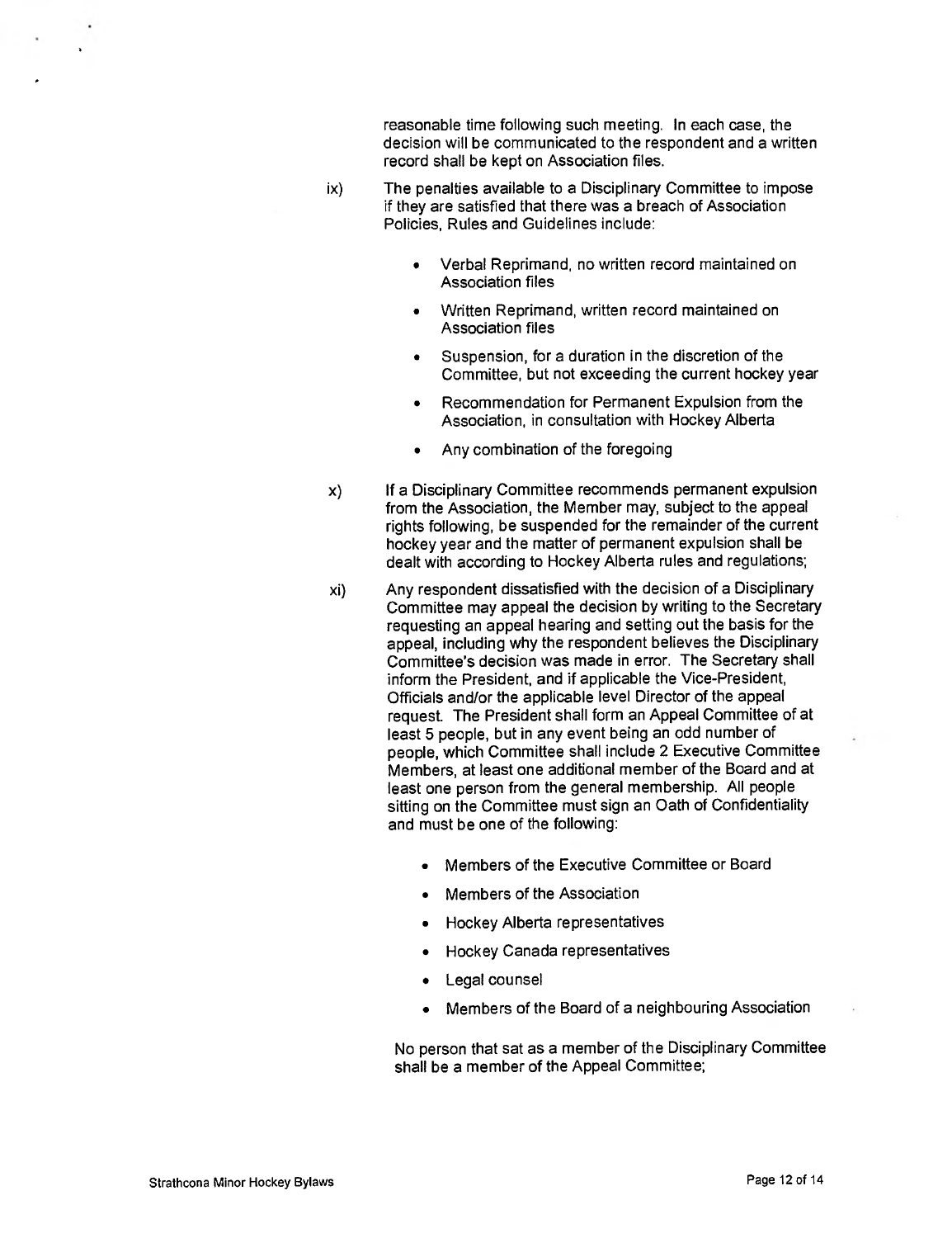- xii) An appeal date shall be set by the Appeal Committee on notice to the respondent. The appeal date shall be not less than 14 days and not more than 30 days from receipt of the written request for an appeal. The Appeal Committee will review the materials that were before the Disciplinary Committee and hear the submissions of the respondent. If new information or materials are brought forward to the Appeal Committee, the Appeal Committee may conduct such further and other investigations relating to the complaint and the appeal as it deems necessary prior to rendering its decision. The decision of the majority of the Appeal Committee shall be final and binding on all parties, excepting out any avenues of further recourse provided to the parties by Hockey Alberta and/or Hockey Canada;
- xiii) The Secretary or the President shall maintain a log of the complaints received providing the date the complaint was received, the log number, the name of the complainant, the name of the respondent and the date the file was closed. The log shall not include any details of the nature of the complaint.
- b) Upon the conclusion of the hearing, whether informal or formal, of the complaint by either a Discipline Committee and following the conclusion of any appeal, if applicable, all documents pertaining to the complaint shall be placed in a special filing cabinet accessible solely by the Chairperson of the Discipline Committee and/or the President of the SMHA or in their absence the Secretary and shall not be accessed by any other party.
- c) The files in respect of specific discipline matters will be retained for a period of 5 years after which they shall be destroyed and disposed of in accordance with policies established by the Board.

## 4. MISCELLANEOUS

## 4.1 Seal

There is no seal for the SMHA.

## 4.2 Fiscal Year End

March  $31<sup>st</sup>$  in each year shall be the fiscal year end for the SMHA.

## 4.3 Auditing

The financial records, books and accounts SMHA shall be audited at least once yearly by a duly qualified accountant or committee of the Executive Committee. A complete and proper statement shall be submitted by the Treasurer at the Annual General Meeting.

## 4.4 By-Laws

The By-Laws of SMHA may only be rescinded, altered or added to by a Special Resolution passed at a general meeting of the General Membership.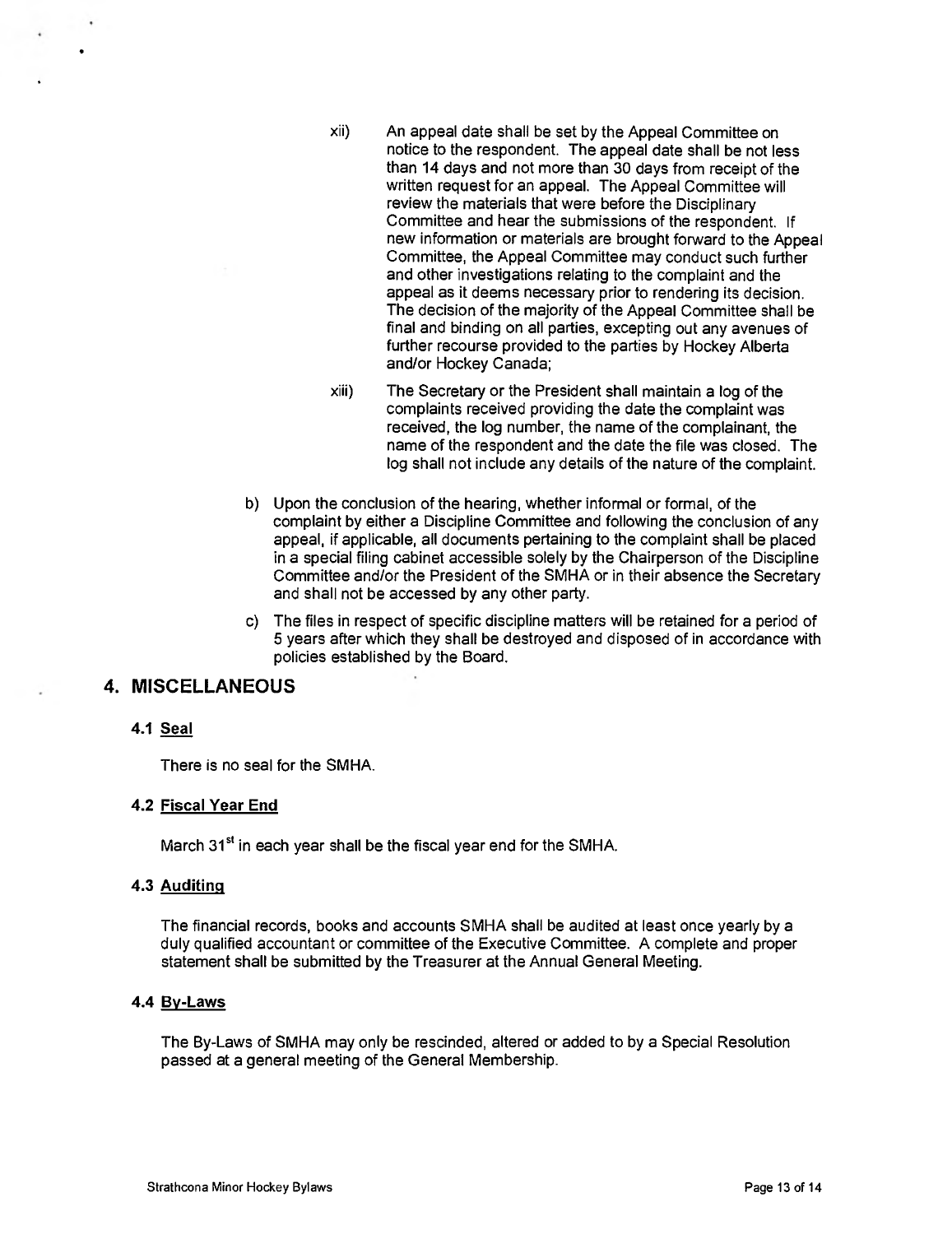#### 4.5 Books and Records

Books and records of SMHA shall be maintained for 10 years after which time they shall be destroyed.

#### 4.6 Inspection of Books and Records

The books and records of SMHA may be inspected by any Member in good standing upon giving reasonable notice to the Executive Committee and arranging a mutually satisfactory time with the Member of the Executive Committee having charge of same. The books and records of SMHA will be available at all Board meetings for review by the Board Members. The books and records of SMHA shall be available to the President at all times.

#### 4.7 Borrowing Powers

For the purpose of carrying out its objects, SMHA may borrow, raise or secure the payment of money in such manner as it thinks fit. SMHA may issue Debentures or General Security Agreements only under the sanction of a Special Resolution passed at a general meeting of the General Membership.

### 4.8 Code of Conduct

All members of the Executive Committee, Board, Committee Members, Coaches and staff of Strathcona Minor Hockey Association are required to sign a Code of Conduct.

#### 4.9 Oath of Confidentiality

All Executive Committee Members, Board Members, Commissioners, Committee Members, and staff of Strathcona Minor Hockey Association are required to sign an Oath of Confidentiality.

#### 4.10 Governing Bodies

SMHA recognizes Hockey Canada and Hockey Alberta as governing bodies of the sport of hockey and agrees to abide by all rules and regulations as instituted by these bodies.

 $\bullet$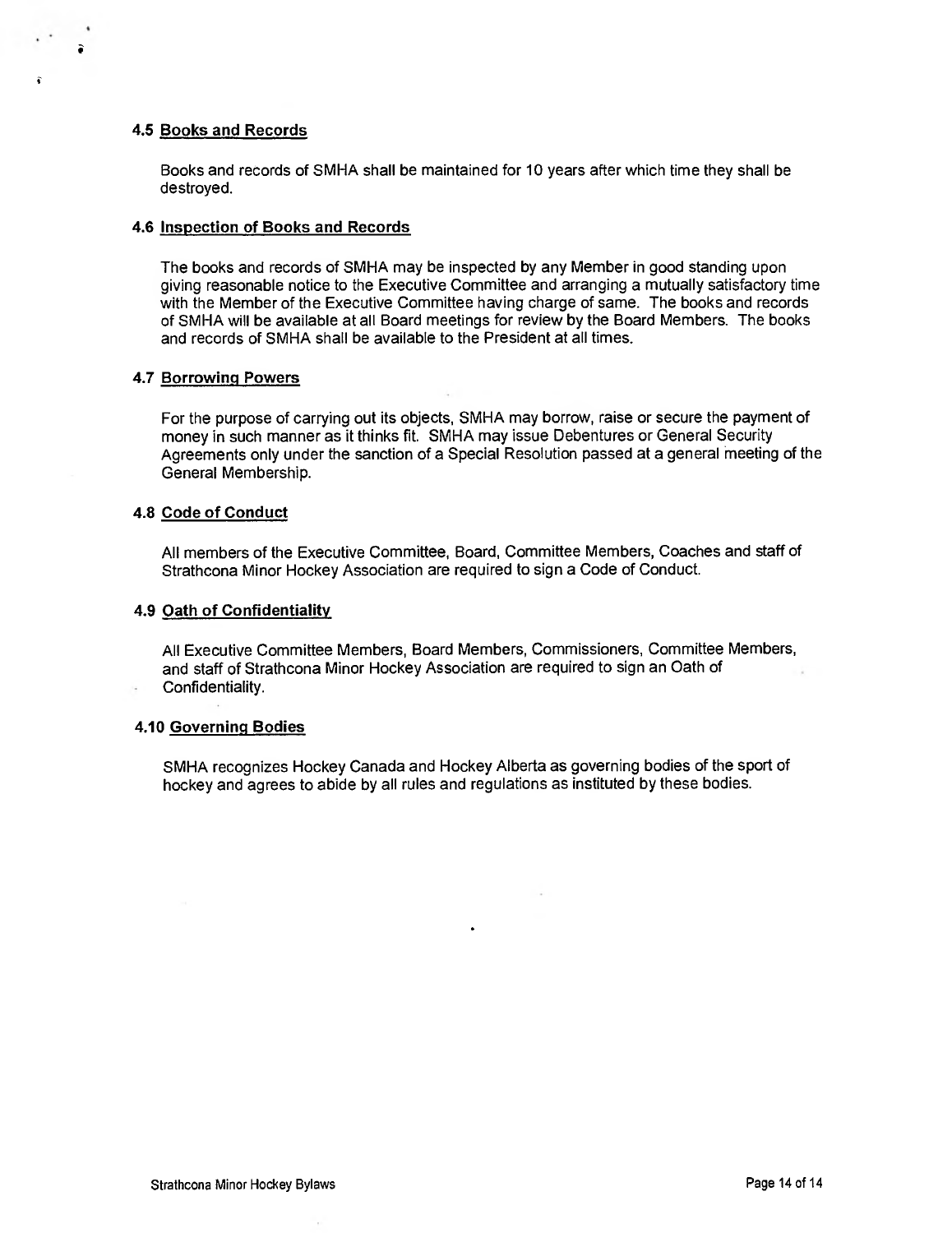# STRATHCONA MINOR HOCKEY ASSOCIATION

(the "Society")

**RECEIVED** DR **JAN 30 2017 FRIBBIAFE BEARTS** 

I, Catherine A. Farnell, Vice-President of the Society, hereby certify that the following special resolution was passed at a meeting of the members of the Society held on  $\overrightarrow{Ppp}$  / 22 ...

The bylaws were amended as follows:

- 1. Subsection 2.12 (a) shall be amended by adding the position of Vice-President, Finance.
- $2.$ Subsection 2.12(b) shall be amended by adding the positions of Ice Allocator and Registrar.
- 3. The last paragraph of Subsection 2.12 shall be deleted and replaced with the following:

"Notwithstanding the list above, the Board may hire one or more of an Ice Allocator, a Registrar and a Treasurer or Bookkeeper, and in each such case where the position is a paid position, such person may attend Board meetings but shall not be a voting position. For certainty, while a Bookkeeper is hired, there will be no voting position for a Treasurer of the Board."

DATED at Edmonton, Alberta, this 25 day of January  $, 2017.$ 



10000607127512730

A. FARNELL, Vice-President **CATHERINE** 

 $(1)$ 

نعا سيروب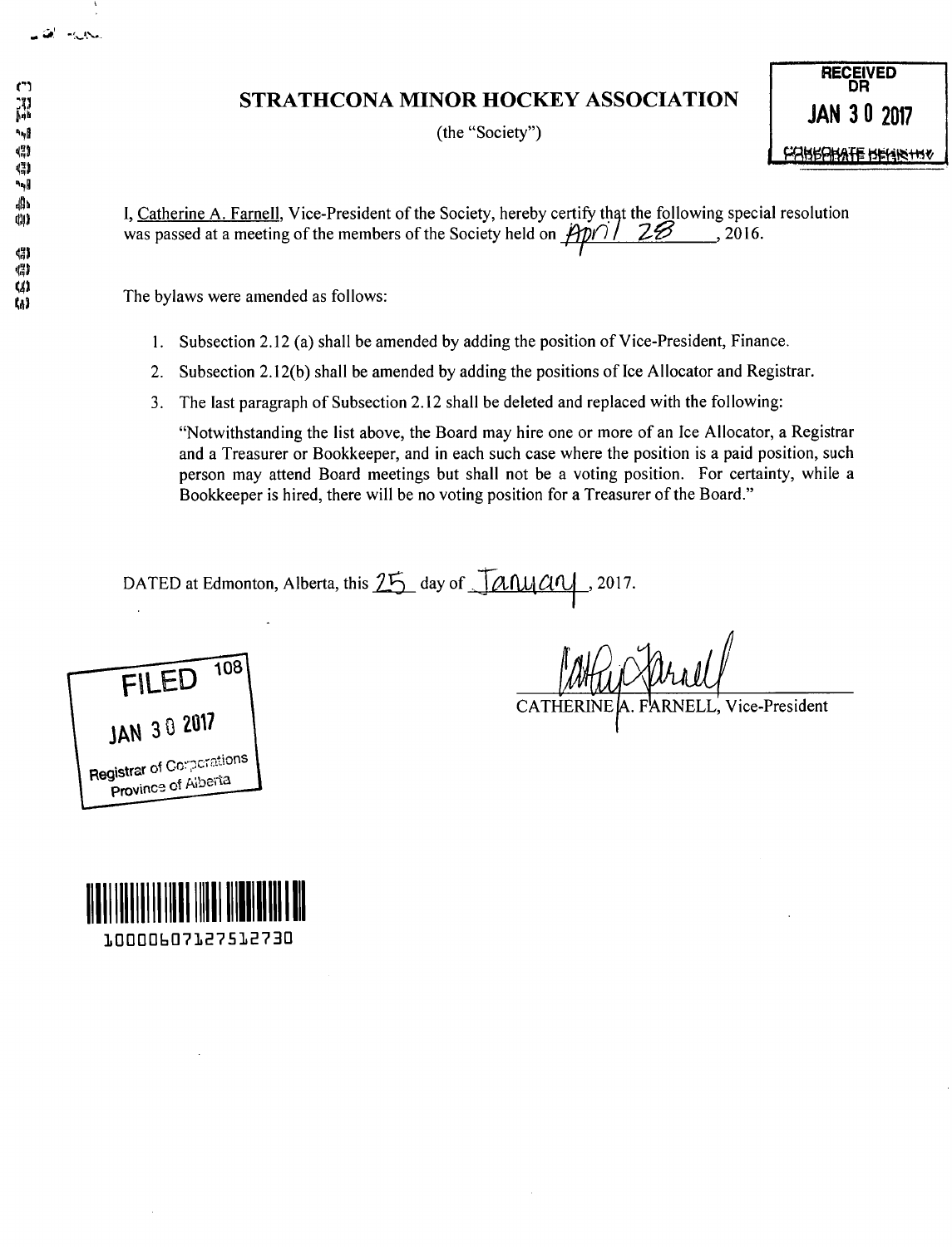# 507383859

# STRATHCONA MINOR HOCKEY ASSOCIATION

(the "Society")

**MAY 12 2017** 

I. Wendy Brown, Secretary of the Society, hereby certify that the following special resolution was passed at a meeting of the members of the Society held on April 27, 2017.

The bylaws were amended by amending sections 2.10, 2.12, 2.15 and 2.16 to read as follows:

2.10 Powers

The Board shall, subject to the By-Laws or directions given by majority vote at any General Meeting of the Strathcona Minor Hockey Association properly called and constituted:

a) have full control and management of the affairs of the Strathcona Minor Hockey Association; b) have the power to submit amendments to these By-Laws to the Members at any General or Special Meeting upon 21 days' notice to the Members and any such amendment passed shall be binding upon all members of the Strathcona Minor Hockey Association;

c) have the power by 2/3 majority vote to adopt or amend policy, guidelines, procedures or regulations, at any Board Meeting, by motion, which shall be binding upon all members of the Strathcona Minor Hockey Association;

d) have the power to establish policies to ensure allotted ice time is distributed on a fair and just basis. e) have the power to decide the league in which teams will play.

## 2.12 Board Structure

The Board shall consist of the following, and each will have specific duties, roles and responsibilities:

## a) Executive Committee:

- Past President
- President
- Vice-President, Operations
- Vice-President, Development
- Vice-President, Programs
- · Vice-President, Administration
- Secretary
- Vice-President, Finance

b) Directors of the Board

- Treasurer
- Referee in Chief
- Director, Equipment
- · Director, Midget
- · Director, Bantam
- Director, Peewee
- Director, Atom
- Director, Novice
- Director, Tom Thumb/Initiation
- Director, Rec League



105 **FILED** MAY 12 2017 **Registrar of Corporations** Province of Alberta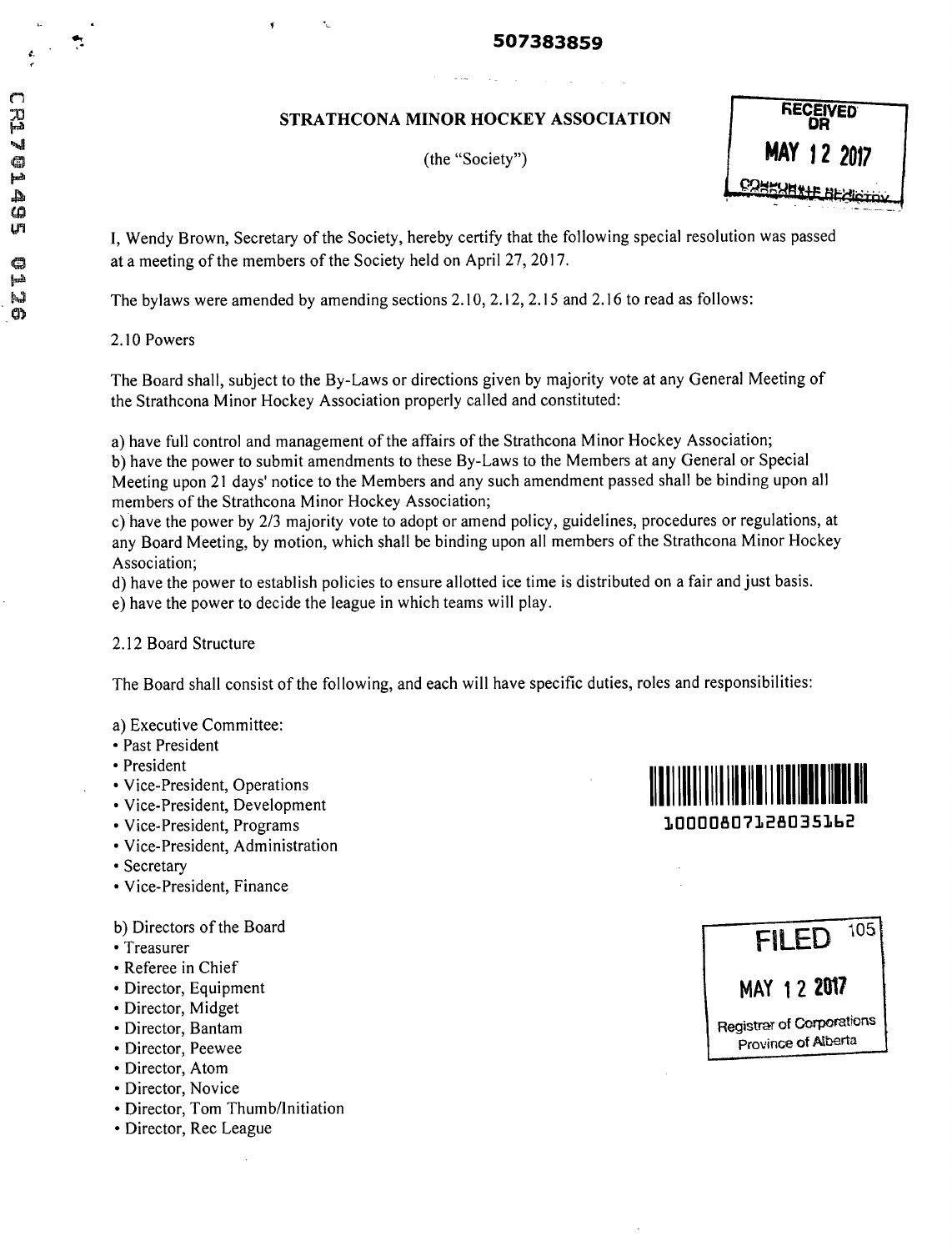- Director, Communications
- Director, Fundraising, Retention and Recruitment
- Director, Tournaments/Social
- Director, Concession
- Ice Allocator and Registrar

The Board may establish a maximum of 3 additional Director positions, provided that in order to fill such positions in any year, notice of the positions must have been given in the notice for that year's Annual General Meeting.

Notwithstanding the list above, the Board may hire any person(s) required to ensure the proper day to day running of the Association, and in each such case where the position is a paid position, such person(s) may attend Board meetings but shall not be a voting position.

## 2.15 Committees

The President, Executive Committee, Board of Directors or a Committee thereof may create Committees or Subcommittees including a nominating Committee. Such Committees may be composed of Members or non-members of the Board as well as non-members of the Association in situations where outside expertise would benefit the Committee. Notwithstanding the foregoing all Members of Committees or Sub-Committees who are members of Strathcona Minor Hockey Association must be Members in good standing.

Disciplinary subcommittees shall include, at a minimum, the President, the level Director whose player, coach or other member is being disciplined and one other Board member. Disciplinary subcommittees shall not exceed 5 committee members.

## 2.16 Eligibility to Coach

Members of the Board are eligible to be head coach of any hockey program in the Strathcona Minor Hockey Association while holding office. Any member of the Board head coaching a hockey program shall not participate in any decisions wherever there is a conflict of interest.

DATED at Edmonton, Alberta, this <u>O</u> day of May

WENDY BROWN, Secretary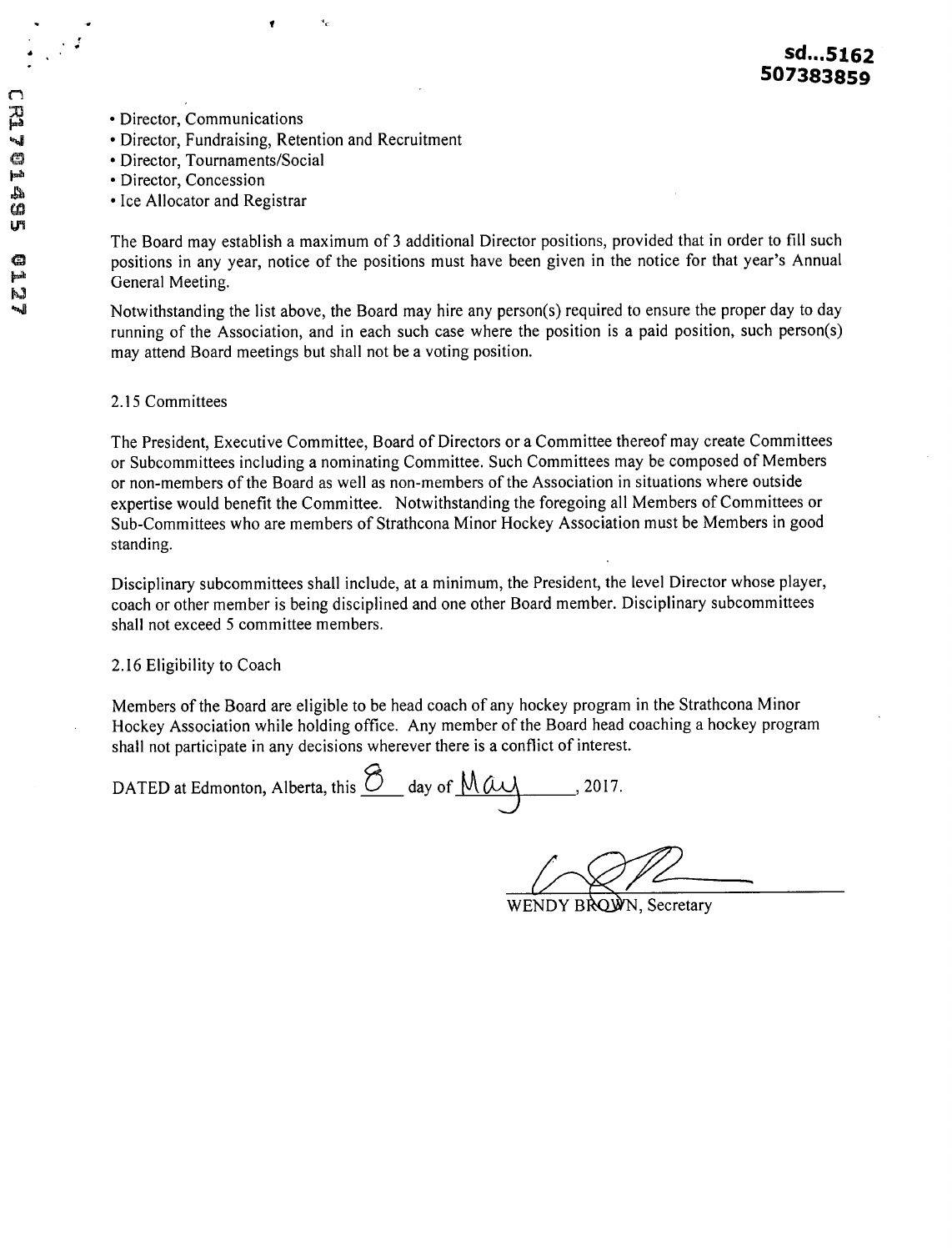

## **SPECIAL RESOLUTION**

**Special Resolution Strathcona Minor Hockey Association** May 20, 2020

I hereby certify that the following special resolution was passed at the Annual General Meeting of the members of Strathcona Minor Hockey Association held on May 20, 2020.

The bylaws were amended as follows:

# 1) Section 1.8 (d) Voting Rights

Members can only vote if present at the meeting. If a meeting is held by electronic means, members attending electronically are deemed present. No person attending any meeting shall be entitled to more than one vote on each motion at the meeting. Where a person is entitled to vote as a Member in more than one capacity, they must select in which capacity they are voting as a Member.

# 2) Section 1.8 (e) Voting Rights

Every motion shall be decided by a show of hands, by secret ballot, or by electronic ballot. A declaration by the President that a motion has been carried or not carried shall be sufficient evidence of the fact without proof of number or proportion of the votes accorded in favor of or against such motion. A member may demand a poll on any vote which vote shall then be counted by a written ballot.

# 3) Section 1.14 (a) Election of Executive Committee and Board

At each Annual General Meeting there shall be an election of the Executive Committee and Board of Directors. Directors of the Board will be elected for a one year term and Executive Committee for a two year term. The Executive Committee will have staggered terms whereby the President and Secretary, Vice President Programs and Vice President Development, and Vice President Operations and Vice President Administration, alternate terms of office.

The Secretary, VP Development, VP Operations and VP Finance will be up for election in odd numbered years. The President, VP Administration and VP Programs will be up for election in even numbered years.

## 4) Section 2.12 (b) Board Structure: Directors of the Board

**Treasurer Referee in Chief** Director, Equipment Director, Under-18 Director, Under-15 Director, Under-13 Director, Under-11 Director, Under-9 Director, Under-7 Director, Rec League **Director, Communications** Director, Fundraising, Retention and Recruitment Director, Tournaments/Social





C١ 71 Þ)  $\left| \cdot \right|$ C) C) O) O) C) C)  $\mathbf C$ u)